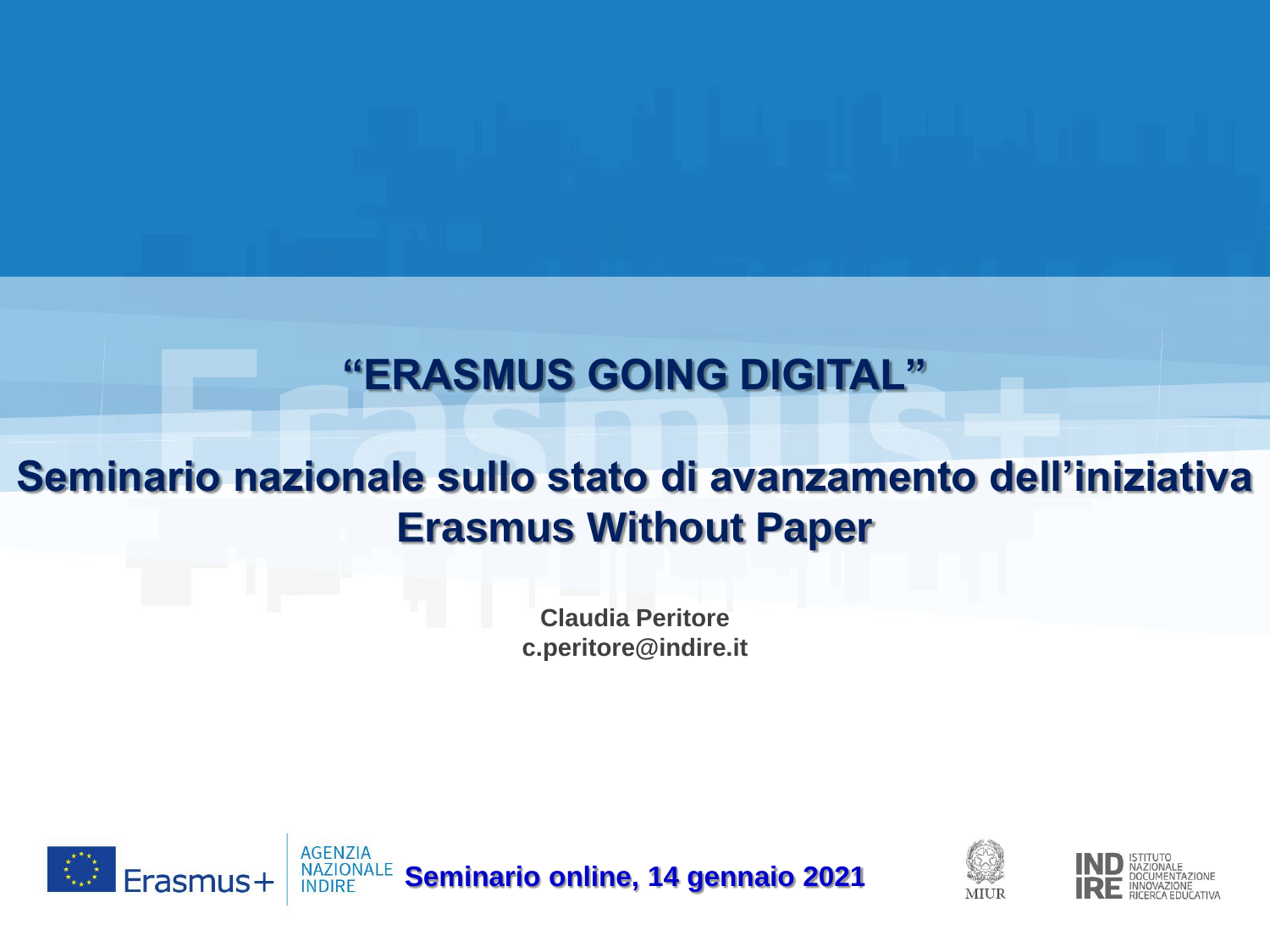



## **CONTESTO POLITICO**

**Le conclusioni del Consiglio europeo del 14 dicembre 2017,** identificano il ruolo chiave della **"European Student Card Initiative"** nel rilancio della mobilità degli studenti e della loro partecipazione nell'istruzione

Contributo chiave per la realizzazione degli obiettivi dello **Spazio Europeo dell'istruzione (EEA) entro il 2025**

Componente fondamentale del **Digital Education Action Plan** e contribuisce fortemente alla digitalizzazione di Erasmus



❖ **Skills Agenda** luglio 2020

- ❖ **European Education Area** settembre 2020
- ❖ **Digital Education Action Plan** settembre 2020
	- ❖ **European Research Area** settembre 2020
		- ❖ **Erasmus+** 2021-2027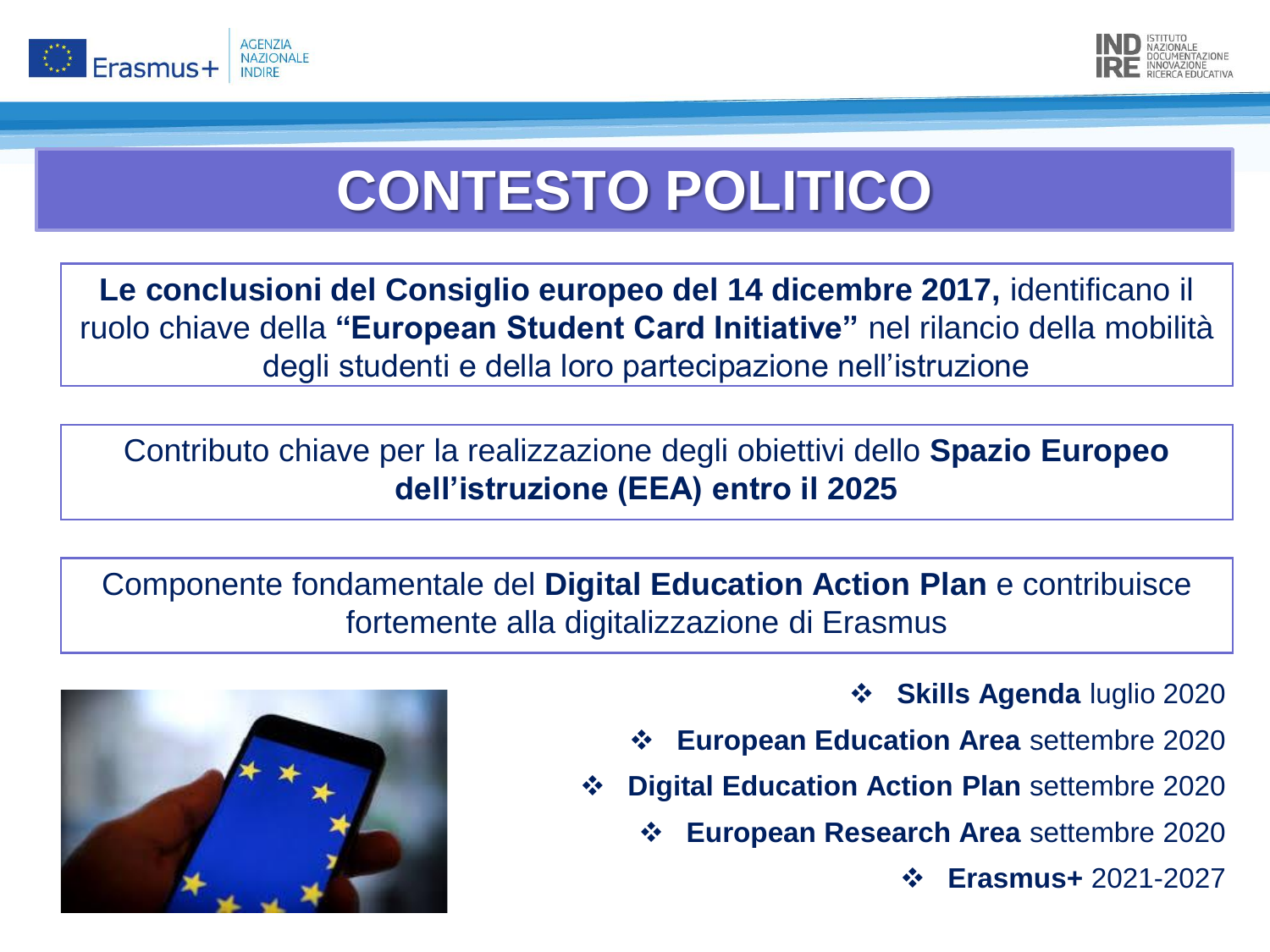



### **Comunicato Ministeriale di Roma**

Notwithstanding the current difficulties related to the COVID-19 pandemic, we reaffirm our target that **at least 20% of those graduating in the EHEA should have experienced a study or training period abroad**, and further commit to enabling all learners to acquire international and intercultural competences through **internationalization of the curricula** or participation in innovative international environments in their home institutions, and to experience some form of mobility, whether in physical, digitally enhanced (virtual) or blended formats.

**Digital solutions** will facilitate **secure, efficient and transparent exchange of data**. Joint digital approaches to enhance recognition, quality assurance and mobility are needed. We ask the BFUG to map existing and find new solutions to enhance the **interoperability of digital systems** and the exchange of student and institutional data in full respect of **privacy and security**, taking into account the experiences of the **European Student Card Initiative** and other initiatives.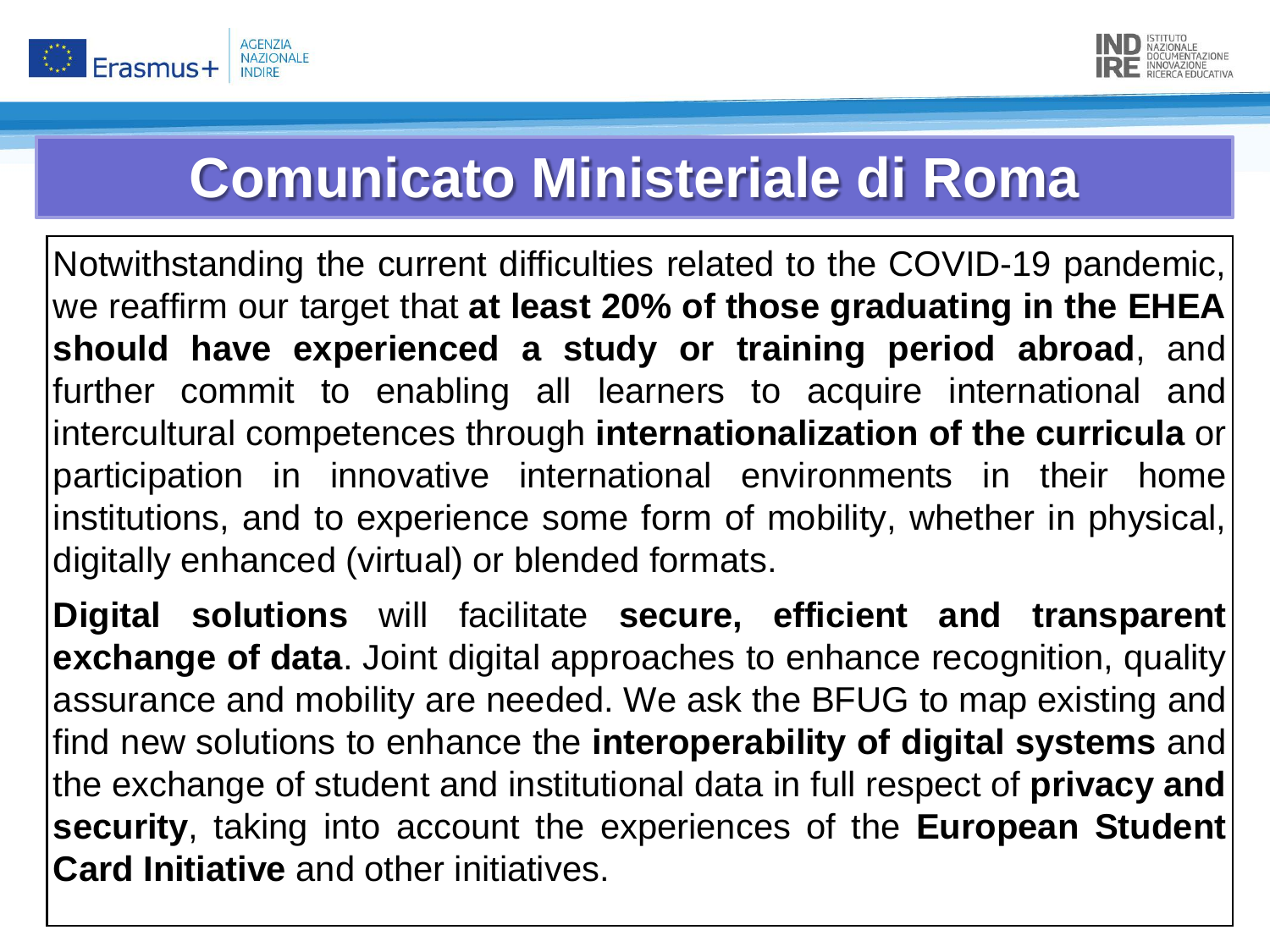



### **ESCI ed Erasmus 2021-2027**

#### ❑ Rilancio della internazionalizzazione e del **volume delle mobilità**

**"By undertaking the necessary steps to implement digital mobility management in line with the standards of the European Student Card Initiative"**

❑ Sviluppo delle **Università europee** almeno il 50% delle mobilità

❑ **Inclusione**

# **ECHE 2021-2027**

**"Respect in full the principles of nondiscrimination, transparency and inclusion set out in the Programme and ensure equal and equitable access and opportunities to current and prospective participants from all backgrounds."**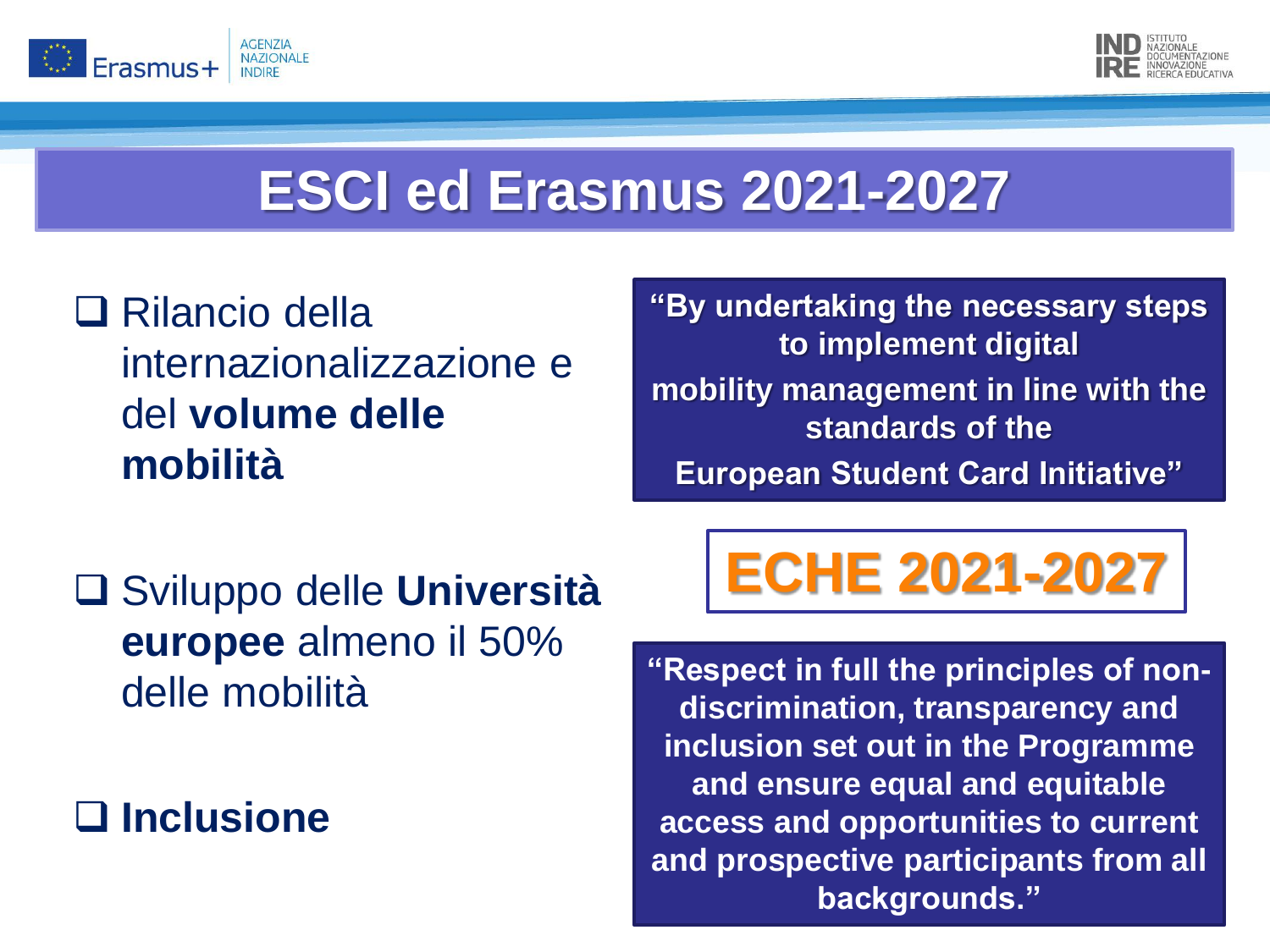



### **Ambito di applicazione**

#### **entro il 2022**

#### **Erasmus intra**‐**European student mobility for studies and traineeships (KA103)**

**entro il 2025**

**All mobile students within Europe**

**Other possibilities:**

- **Staff mobilities**
- **Erasmus international credit mobility (KA107)**
- **All mobile students going beyond Europe**

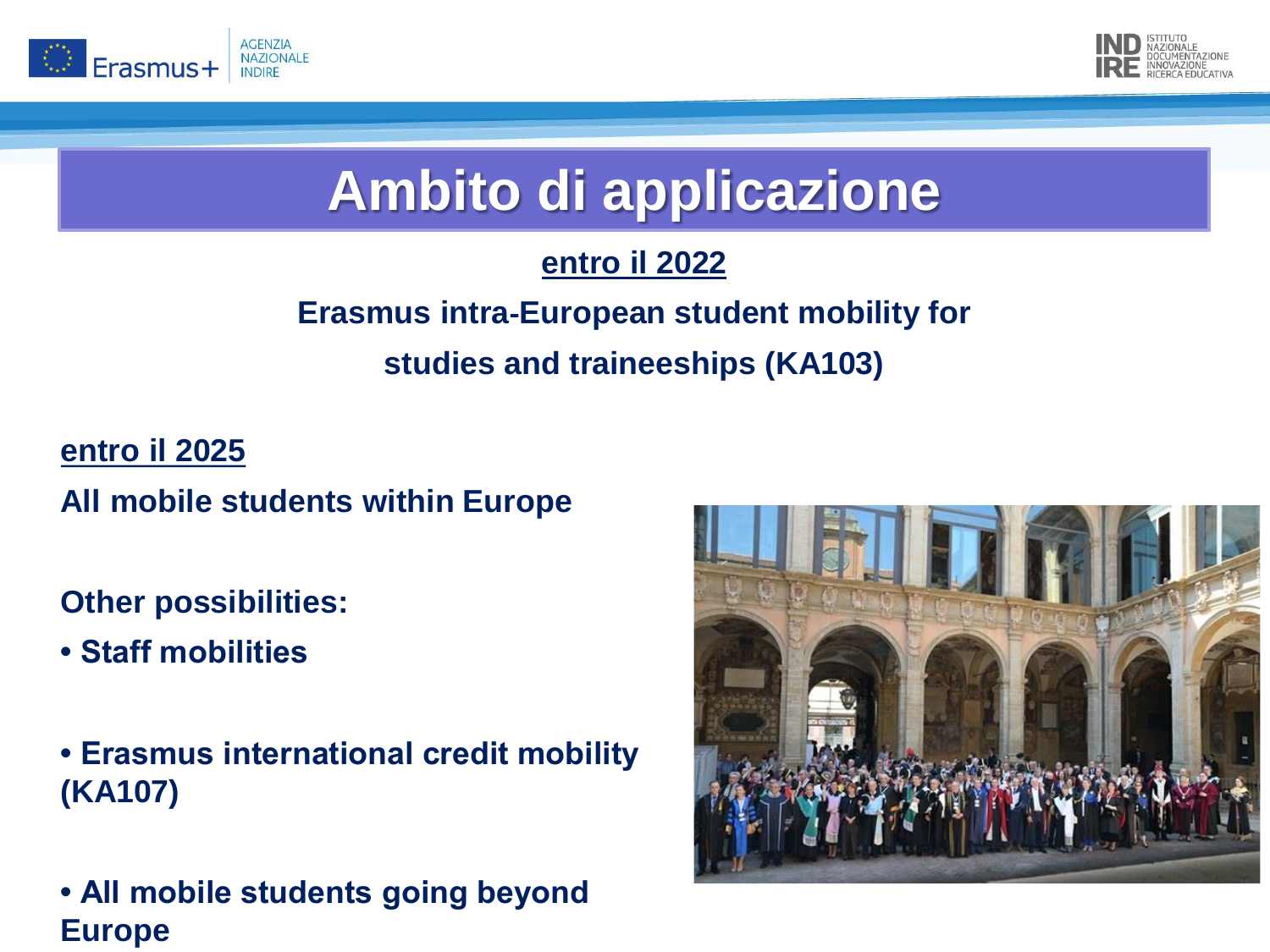





# **2021 ANNO DI TRANSIZIONE**



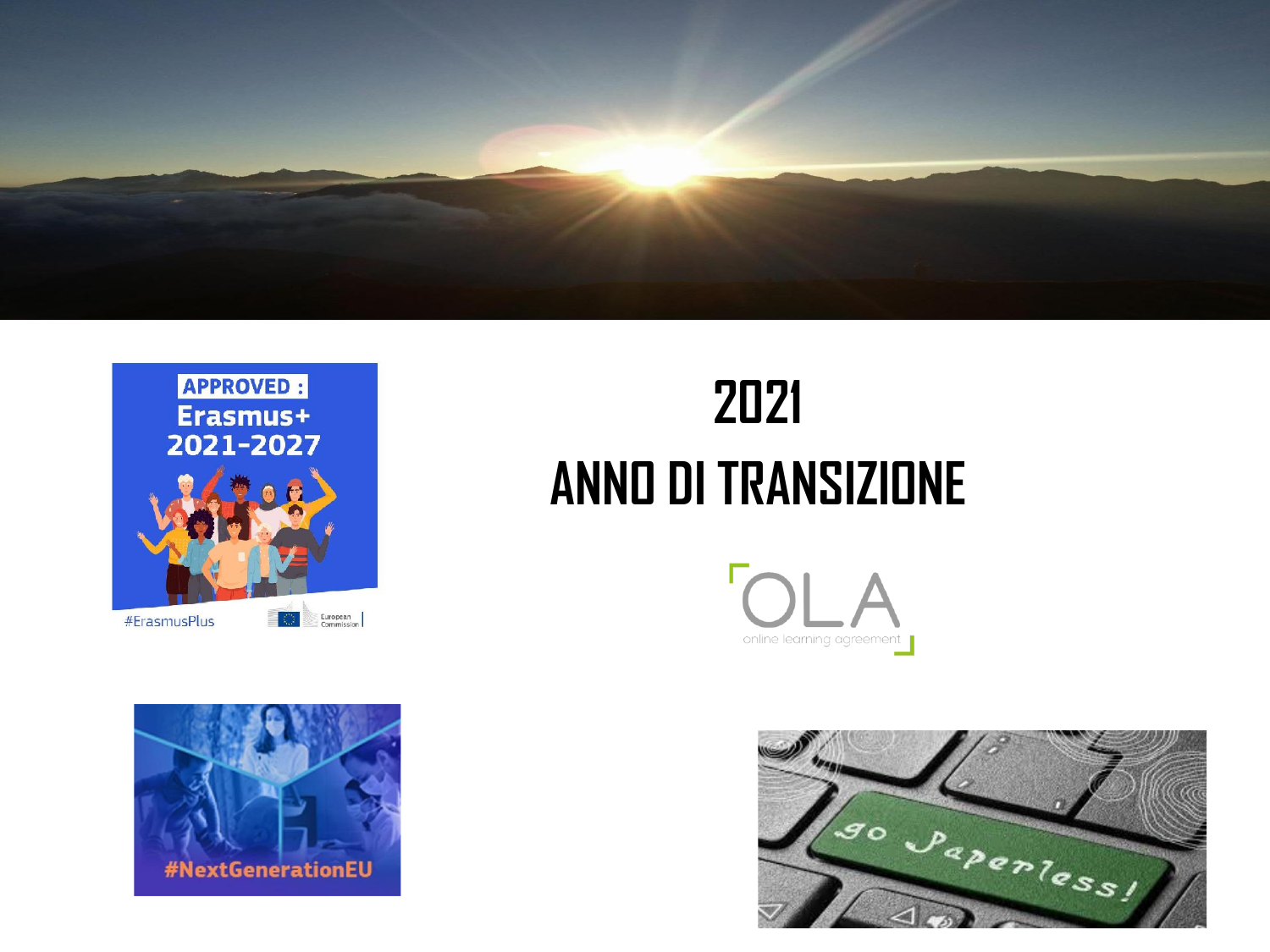



## **INTERCONNESSIONE**

- Erasmus Without Paper
	- Digitising administrative processes and enabling secure data transfer between higher education institutions i.e. the single entry point for mobility coordinators
- Erasmus+ Mobile App
	- Single online entry point for students connected to EWP
- MyAcademicID
	- Developing unique student identity numbers and secure online authentication services
- European Student Card project
	- Turning existing student cards into European **Student Cards**